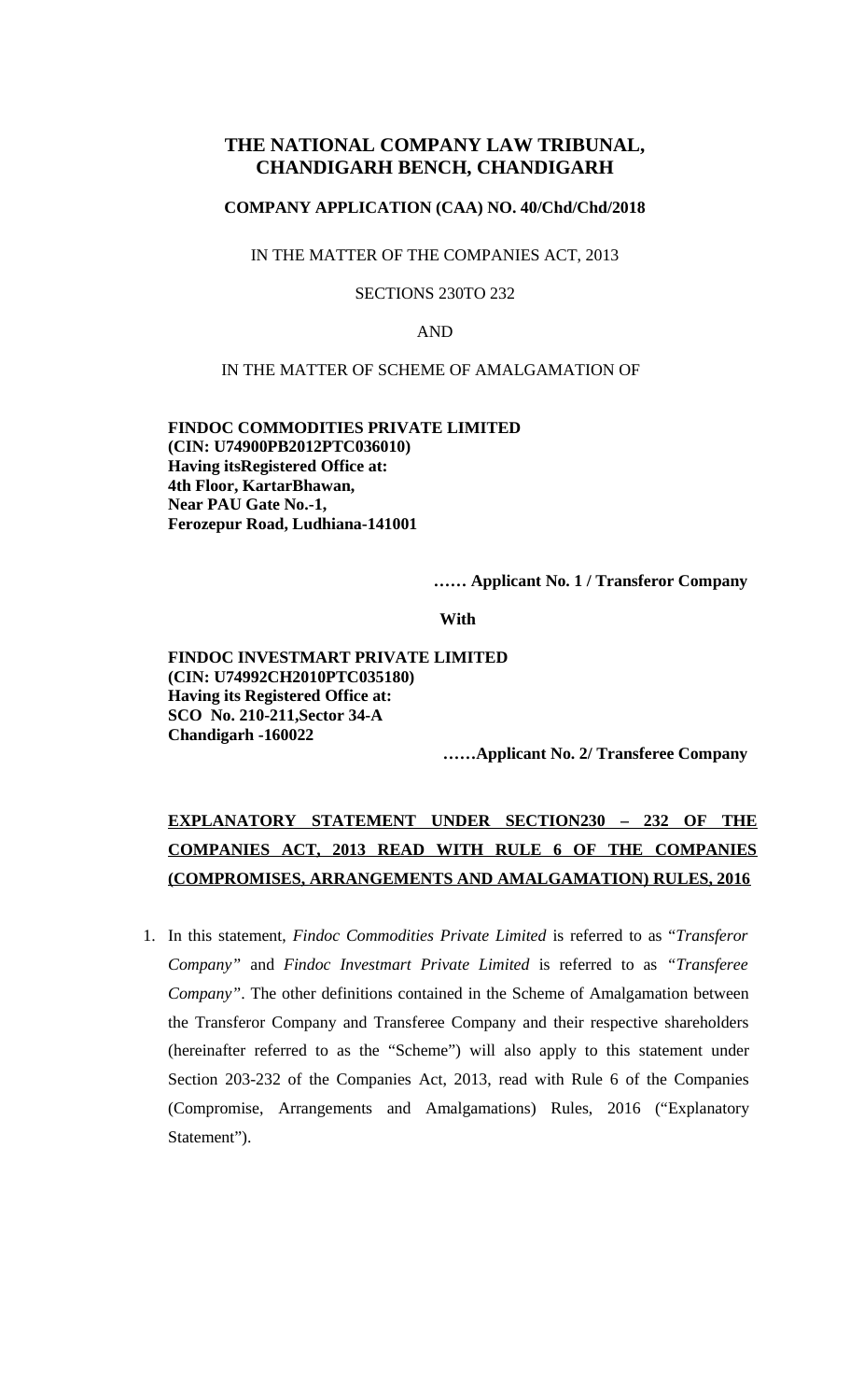- 2. Pursuantto the order dated 21.01.2019, passed by the Chandigarh Bench of the National Company Law Tribunal in the above referred Company Application, meeting of the Secured Creditors of the Applicant No. 2/ Transferee Company-**Findoc Investmart Private Limited** is being convened at **4th Floor, Kartar Bhawan, Near PAU Gate No.1, Ferozepur Road, Ludhiana (Punjab)-141001on Saturday, the 09th March, 2019 at 11 A.M.,**for the purpose of considering and, if thought fit, approving, with or without modification(s), the proposed Scheme of Amalgamation of Findoc Commodities Private Limited withFindocInvestmart Private Limited. (hereinafter referred to as "this Scheme/the Scheme").
- 3. **The Applicant No. 2/ Transferee Company** was originally incorporated as PrivateLimited Company with limited liability under the name and style **"FindocInvestmart Private Limited"** on 24.08.2010 under Companies Act, 1956 and Certificate of Incorporation was issued by the Registrar of the Companies, Punjab, Himachal Pradesh & Chandigarh. The Applicant Transferee Company is now holding CIN: U74992CH2010PTC035180 and having PAN: AABCF8332L as allocated by the income-tax department. E-mail of the company is: [compliance@myfindoc.com](mailto:compliance@myfindoc.com)
- 4. That presently the Registered Office of the *Applicant No.- 2 / Transferee Company* is situated at SCO No. 210-211, Sector 34-A, Chandigarh -160022 within the jurisdiction of this Tribunal.
- 5. That the Main Objects of the *Applicant No. -2 / TransfereeCompany*as per its Memorandum of Association are as follows:

a) To carry on the business of financial consultant, Investment Consultant, Technical Consultant, Stock Broker and Commodities Broker, sub- broker and also advice, subscribe and deal with sale, purchase, acquire and hold shares, commodities, stocks, debentures, debentures stock, bonds and other financial gems.

b) To provide all types of services as depository and participant including custodian, clearing or settlement services in the securities market and also to provide financial services in connection therewith and incidental thereto.

c) To provide all types of the professional and technical advices and suggestions related to Finance, wealth management, account writing services, stock broking , dealing, real estate broking, mutual funds, insurance, fixed deposits etc. and to reserve money on deposit at interest or otherwise for fixed period with third parties.

d) To provide audio, video programme to promote financial literacy and education and conduct seminars for financial knowledge.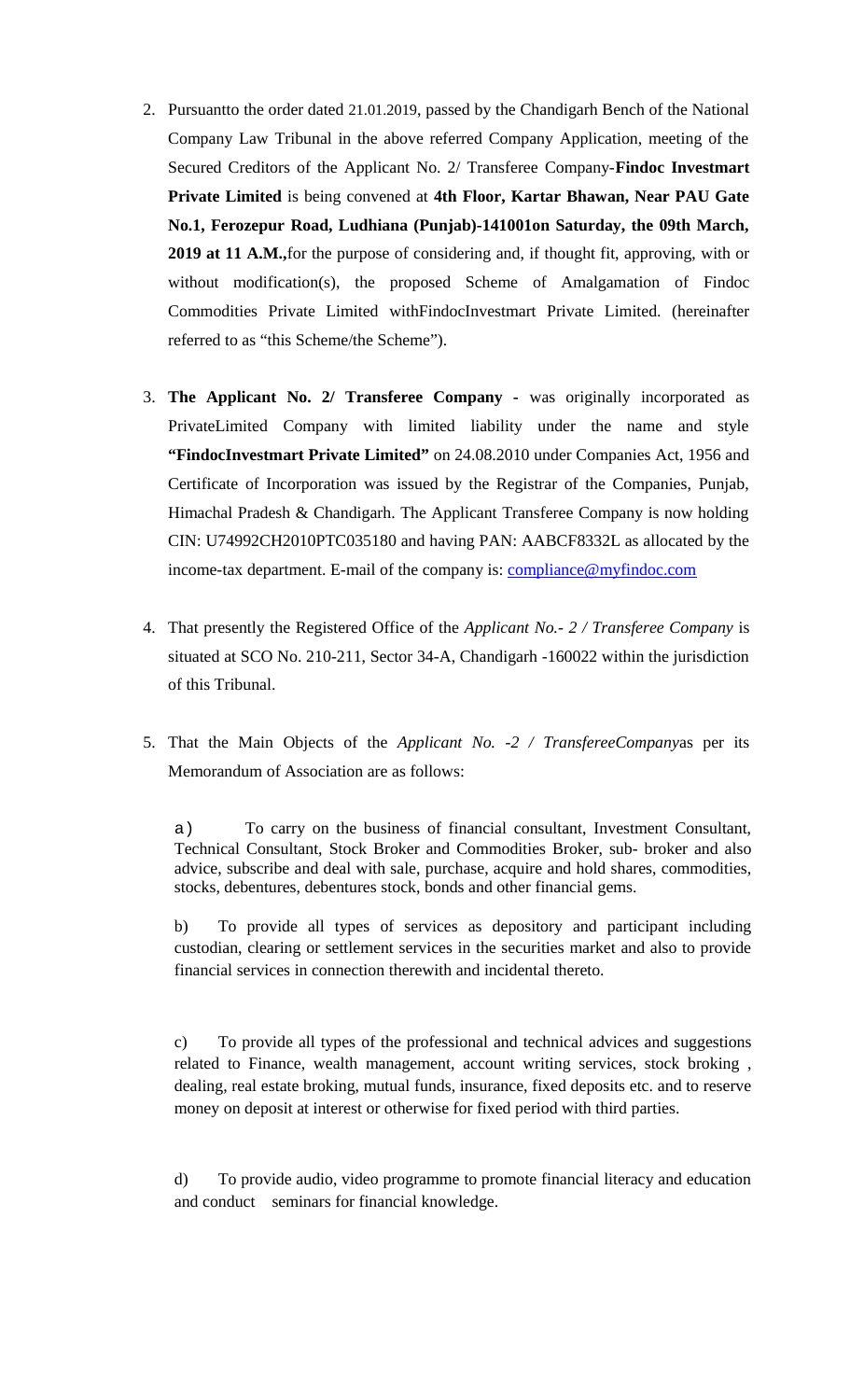- 6. Details of changes in Name, Registered Office and Objects of the *Applicant No.2/ Transferee Company* during last five years:
	- a. Name: No Change in name of the Company during last five years

b. Registered Office: The following amendments were made in the Registered Office of the Transferee Company during the last five years:

(i) The Registered Office situated at 4th Floor, Kartar BhavanNear Pau Gate No. 1, Ferozepur Road, Ludhiana, Punjab- 141001, India was shifted to SCO-139-140 First Floor Sector 9C, Chandigarh – 160031 w.e.f 11.08.2014.

(ii) The Registered Office then shifted within Chandigarh to Suite No. 202, 1st Floor, SCO-169-170, Sector 8-C, Madhya Marg, Chandigarh-160008 w.e.f 01.07.2016.

(iii) The Registered Office shifted again within Chandigarh to SCO No 210-211, Sector 34-A, Chandigarh-160022 w.e.f 16.02.2018.

c. Objects: The following amendments were made in the objects of the Transferee Company during the last five years:

(i) In the Extra Ordinary General Meeting of the Company held on 14.08.2013, members accorded their consent to make amendments in the

MOA as below:

*By amending the existing Memorandum of Association of the Company and replace the same to be read as follows:*

1. To carry on the business of shares and stock brokers, underwriters, subunderwriters, agents, brokers and sub brokers for subscribing to and for sale, purchase, acquire and hold or otherwise deal in shares, debentures, debenture stock, bonds etc.

2. To provide all types of services as depository and participants including custodial, clearing or settlement services in the securities market and also to provide financial services in connection therewith and incidental thereto.

(ii) In the Extra Ordinary General Meeting of the Company held on 26.02.2018, members accorded their consent to make amendments in the MOA as below: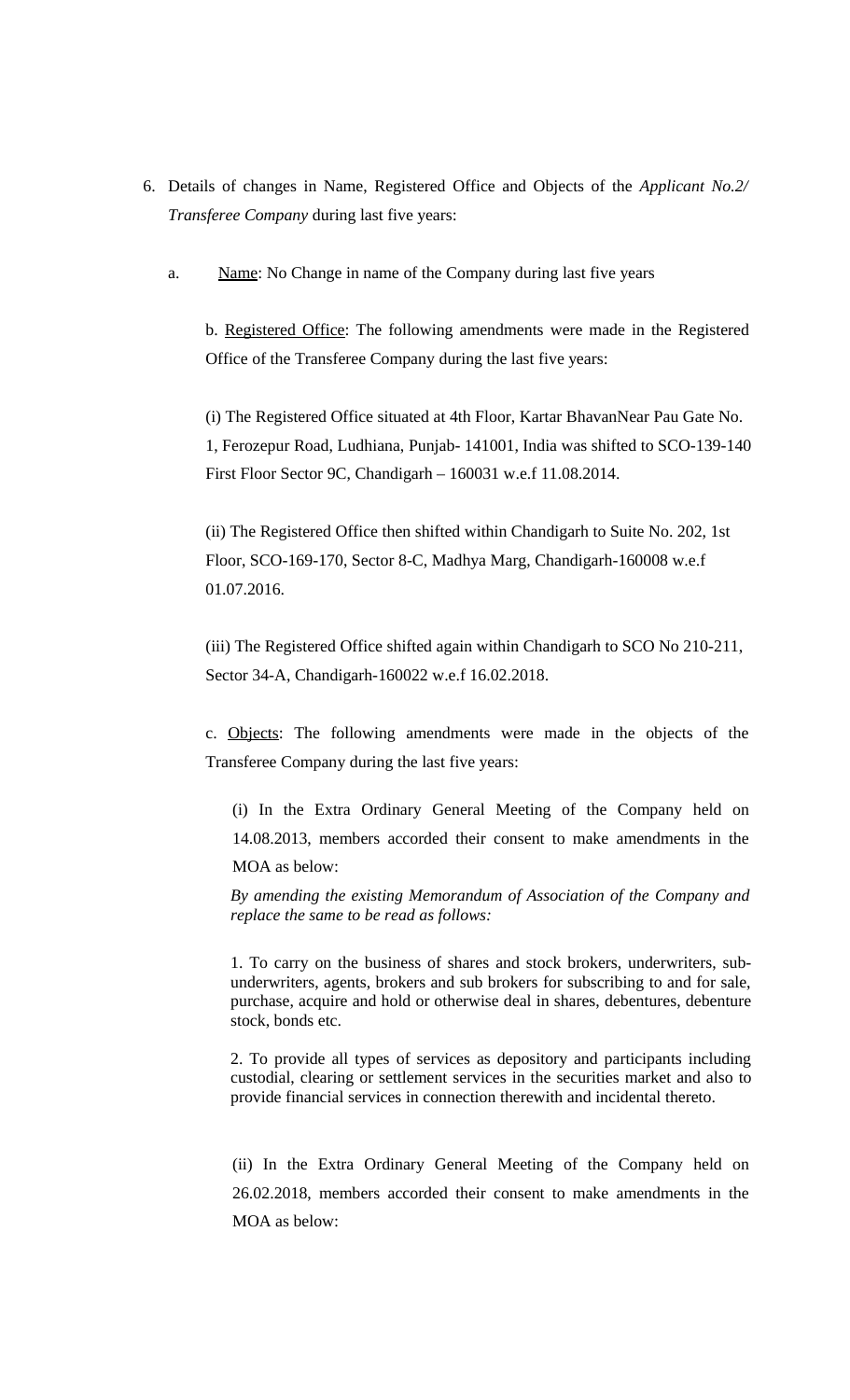*By amending the existing Memorandum of Association of the Company and replace the same to be read as follows:*

1. To carry on the business of financial consultant, Investment Consultant. Technical Consultant. Stock Broker and Commodities Broker. sub- broker and also advice. subscribe and deal with sale. Purchase, acquire and hold shares. commodities. stocks. debentures. debentures stock, bonds and other financial gems.

2. To provide all types of services as depository and participant including custodian. clearing or settlement services in the securities market and also to provide financial services in connection therewith and incidental thereto.

3. To provide all types of the professional and technical advices and suggestions related to Finance. wealth management. account writing services. stock broking . dealing. real estate broking, mutual funds. insurance. fixed deposits etc. and to reserve money on deposit at interest or otherwise for fixed period with third parties.

4. To provide audio. videoprogramme to promote financial literacy and education and conductseminars for financial knowledge.

7. That the present Authorized Share Capital of the Transferee Company is Rs.9,90,00,000/- (RupeesNine Crores Ninety Lacs only) divided into 99,00,000 ( Ninety Nine Lacs) Nos. of Equity Shares of Rs.10/- (Rupees Ten) each. The present issued, subscribed and paid-up share capital of the Company is Rs.9,90,00,000/- (Rupees Nine Crores Ninety Lacs only) divided into 99,00,000 ( Ninety Nine Lacs) Nos. of Equity Shares of Rs.10/- (Rupees Ten) each fully paid-up.

8. Currently Shares / securities of the Applicant No.- 2 / transferee Company are not listed on any stock exchange.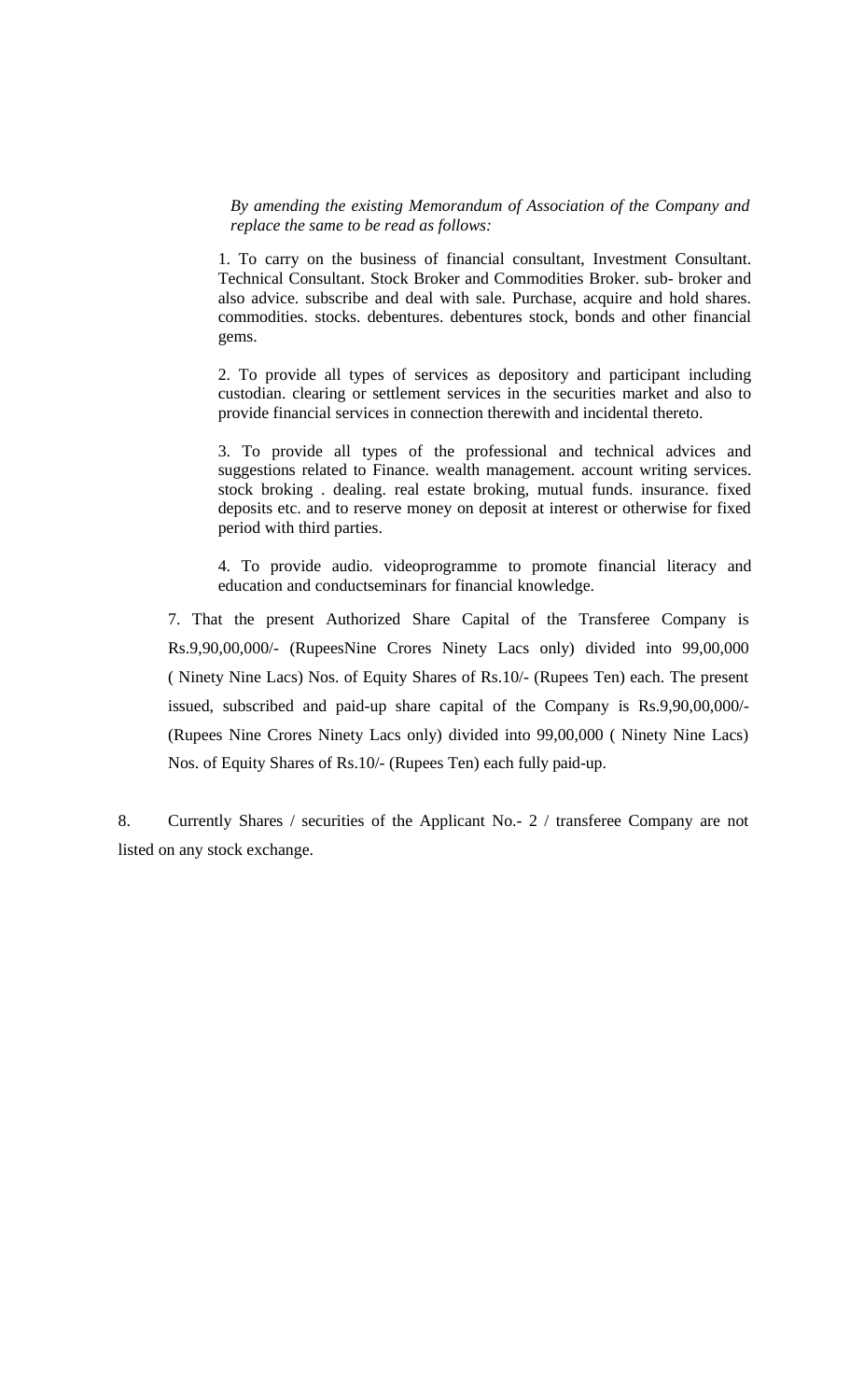9. Details of the promoters, Directors and KMP of "FindocInvestmart Private Limited" are as under:

| <b>DIN</b> | <b>Name</b>           | <b>Address</b>                        | <b>Status</b>            |
|------------|-----------------------|---------------------------------------|--------------------------|
| 00613551   | ChanderShekhar        | House No.11 Din Dayal,                | <b>Director</b>          |
|            |                       | Updhay Nagar, Jalandhar-1             |                          |
|            |                       | Jalandhar 144001 PB IN                |                          |
| 02446952   | <b>HemantSood</b>     | House No. 175-I Block,                | Director and Promoter    |
|            |                       | Sarabha Nagar, Near Kipps             |                          |
|            |                       | Market, Ludhiana 141001               |                          |
|            |                       | PB IN                                 |                          |
| 02908252   | NitinShahi            | 159 Mayur Vihar Lane I                | Director                 |
|            |                       | Humbran Road, Ludhiana                |                          |
|            |                       | 141001 PB IN                          |                          |
|            | Monika Verma          | H. No $NA$ 215(W) Mohh                | <b>Company Secretary</b> |
|            |                       | Kishan Pura Jalandhar                 |                          |
|            |                       | 144004 PB IN                          |                          |
| 05346489   | Sonia Aggarwal        | H. No. 809, New Gopal                 | Promoter                 |
|            |                       | Nagar, GaziGulla Road,                |                          |
|            |                       | Jalandhar                             |                          |
|            |                       |                                       |                          |
|            | <b>Findoc Capital</b> | Regd. Off.:                           | Promoter                 |
|            | Mart Private Ltd.     | 4 <sup>th</sup> Floor, Kartar Bhawan, |                          |
|            |                       | Near PAU Gate No 1, FRZ               |                          |
|            |                       | Road, Ludhiana-141001                 |                          |

10. The Transferee Company has a Subsidiary Company FindocInvestmart (IFSC) Private Limited.

11. The Board of Directors of the Applicant No.2/ Transferee Company in their meeting held on 25<sup>th</sup> January 2018 had approved the proposed Scheme of Amalgamation with unanimous consent and none of the Director voted against the proposed Scheme of Amalgamation.

12. There are 1277 unsecured creditors in Applicant No.- 2 / Transferee Companyand total amount due to them is Rs. 24,23,41,519, as on 31.03.2018 as per the list submitted to the Hon'ble NCLT along with company application.

**13. Transferor Company**– **Findoc Commodities Private Limited (FCPL)**,is a Company incorporated under the Companies Act, 1956 was incorporated on 02.03.2012 with the Registrar of Companies, Punjab & Chandigarh. The Registrar of Companies allocated CIN:U74900PB2012PTC036010 and e-mail id is: [compliance@myfindoc.com](mailto:compliance@myfindoc.com) and PAN: AABCF9455E was allocated to the Transferor Company by the Income-tax department.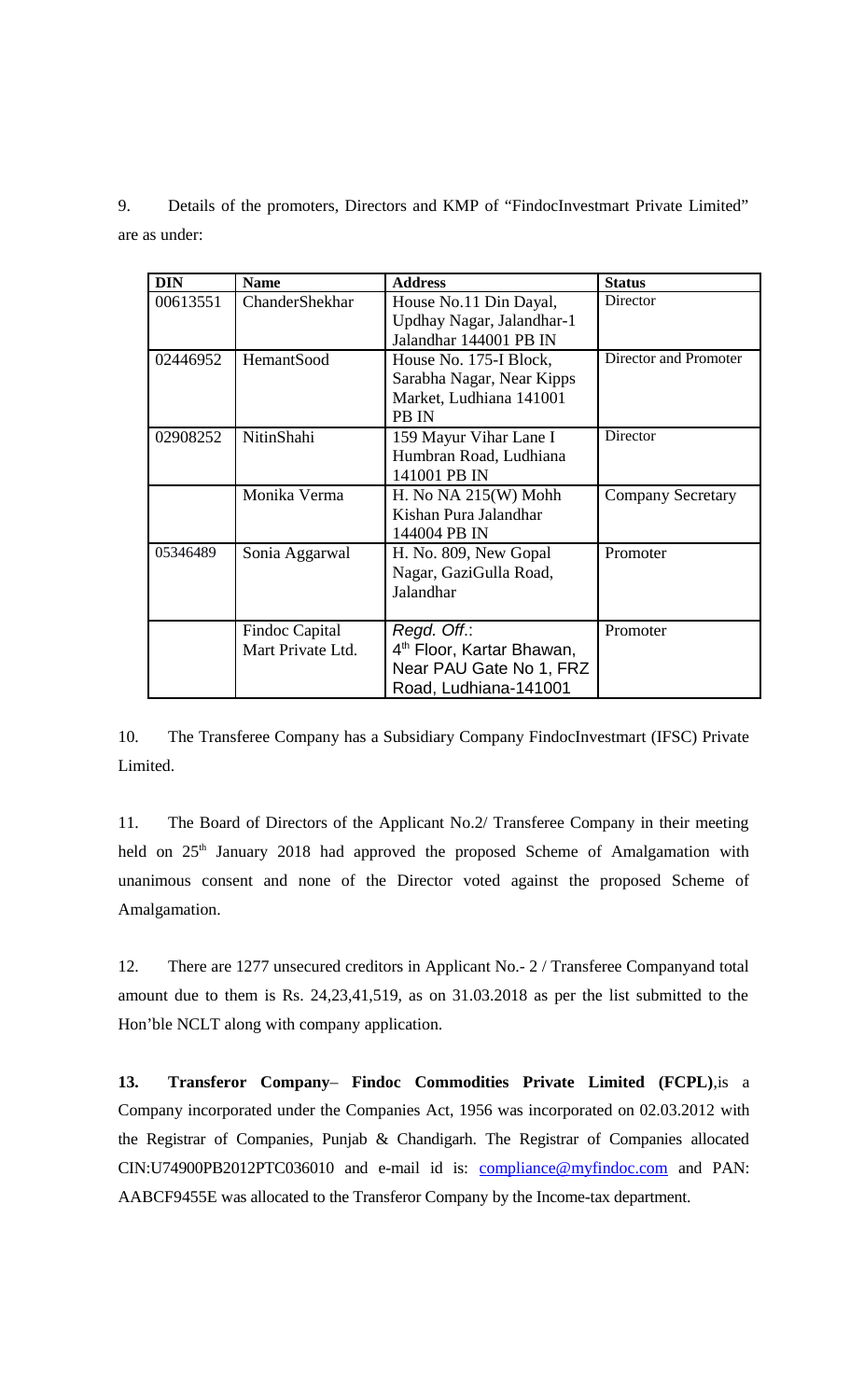14. That presently the Registered Office of the TransferorCompany is situated 4th Floor, KartarBhawan, Near PAU Gate No.-1, Ferozepur Road, Ludhiana-141001 within the jurisdiction of this Tribunal.

15. That main objects of FCPL as per its Memorandum of Association was:

a. to do the business of commodity (including Commodity derivatives) broking, trading and hedging.

b. To carry on business as brokers and traders in all commodities and commodity derivatives, and to act as market makers, finance brokers, underwriters, subunderwriters, providers of service for commodity related activities.

c. To buy, Sell, take hold deal in, convert, modify, add value, transfer or otherwise dispose of commodities and commodity derivatives, and to carry on the above business in India and abroad for and on behalf of the Company as well as for others.

d. To apply for and obtain registration as commodities Broker or Member of any Commodities Exchange anywhere in India and abroad.

e. To do the business of commodity warehousing, processing and consumption.

16. Details of changes in name, Registered office and objects of the Applicant No. 1 / Transferor Company during last five years:

a. Name: No Change in name of the TransferorCompany during last five years

b. Registered Office: No change in the registered office of the Company during last five years

c. Objects : No changes were made in the Objects of the Company during last five years

17. That the present Authorized Share Capital of FCPLis Rs. 15,00,00,000/- (Rupees FifteenCrore only) divided into 15,000(Fifteen Thousand) equity shares of Rs.10,000/- (Rupees Ten thousand) each and the present issued, subscribed and paid-up share capital of the Company is Rs.3,25,50,000/- (Rupees ThreeCroreTwenty-FiveLacsFifty Thousand only) divided into 3,255(Three Thousand Two Hundred Fifty-Five) equity shares of Rs.10,000/- (Rupees Ten Thousand) each fully paid-up.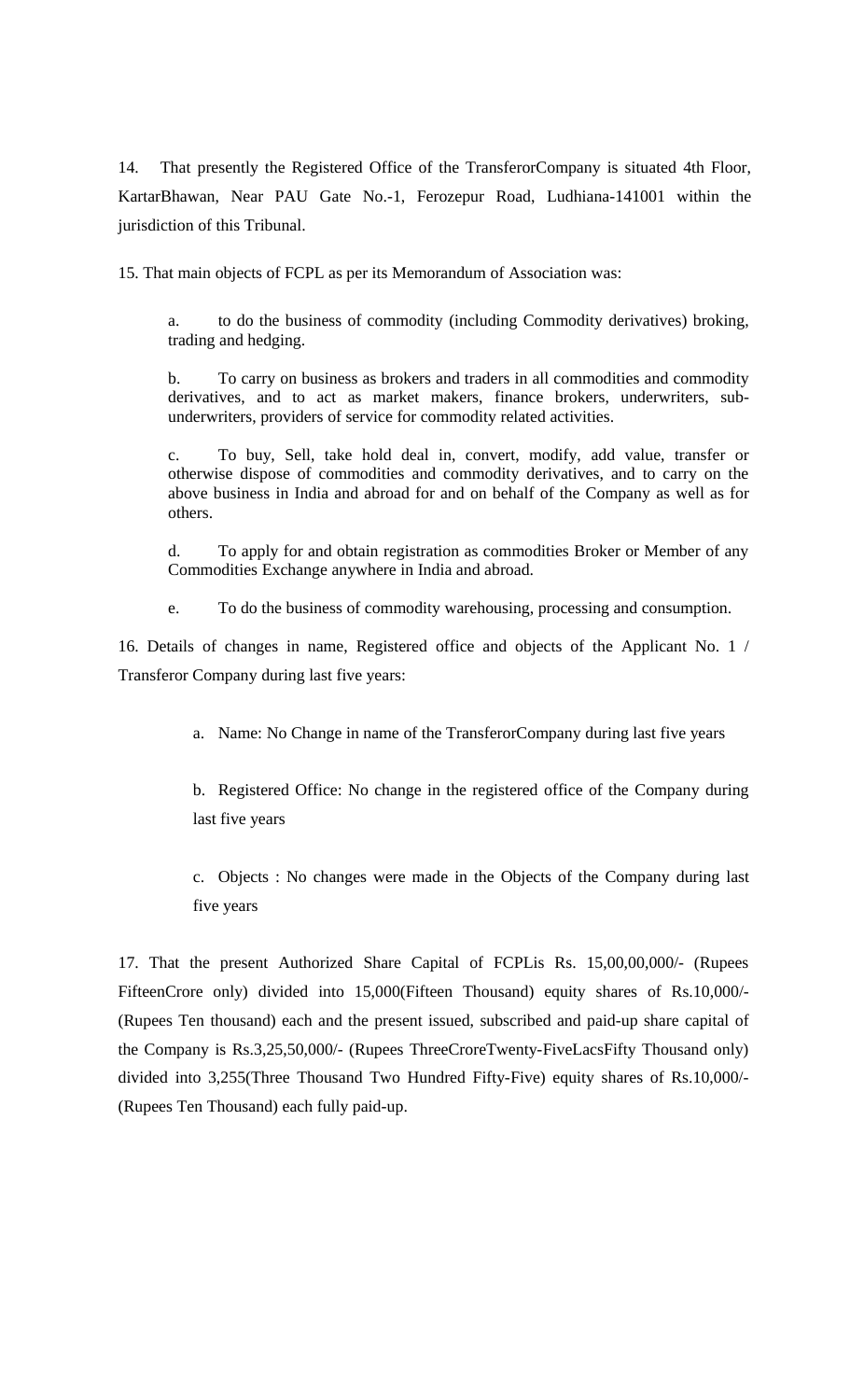18. Currently Shares / securities of Transferor Company are not listed on any stock exchange.

| <b>DIN</b> | <b>Name</b>            | <b>Address</b>             | <b>Status</b> |
|------------|------------------------|----------------------------|---------------|
| 00613551   | <b>Chander Shekhar</b> | House No.11 Din Dayal,     | Director and  |
|            |                        | Updhay Nagar, Jalandhar-1  | Promoter      |
|            |                        | Jalandhar 144001 PB IN     |               |
| 02446952   | <b>Hemant Sood</b>     | House No. 175-I Block,     | Director and  |
|            |                        | Sarabha Nagar, Near Kipps  | Promoter      |
|            |                        | Market, Ludhiana 141001 PB |               |
|            |                        | IN                         |               |
| 02908252   | Nitin Shahi            | 159 Mayur Vihar Lane I     | Director      |
|            |                        | Humbran Road, Ludhiana     |               |
|            |                        | 141001 PB IN               |               |

19. Details of the Directors and promoters of Transferor Company are as under:

20. The Transferor Company is a Group Company of the Transferee Company.

21. The Board of directors of the Applicant No.1/ Transferor Company in their meeting held on 31<sup>st</sup> May 2018 had approved the proposed Scheme of Amalgamation with unanimous consent and none of the Director voted against the proposed Scheme of Amalgamation.

--------------------------------------------------------------------------------------------------------

The Scheme of Amalgamation is presented for the Amalgamation of Findoc Commodities Private Limited("Transferor Company") with Findoc Investmart Private Limited ("Transferee Company") and their respective shareholders under Sections 230-232 and other applicable provisions of the Companies Act, 2013 ("the Act")read with the relevant Rules of the Companies (Compromises, Arrangements and Amalgamations) Rules, 2016, and all other applicable provisions of the Act and rules, including any statutory modification(s), amendment(s) or re-enactment(s) thereof in the said Act and rules for the time being in force and relevant enforceable sections of Companies Act, 1956.

Since, the management and shareholders of both the companies are common, therefore the Board of Directors of both the Companies recommended for their merger.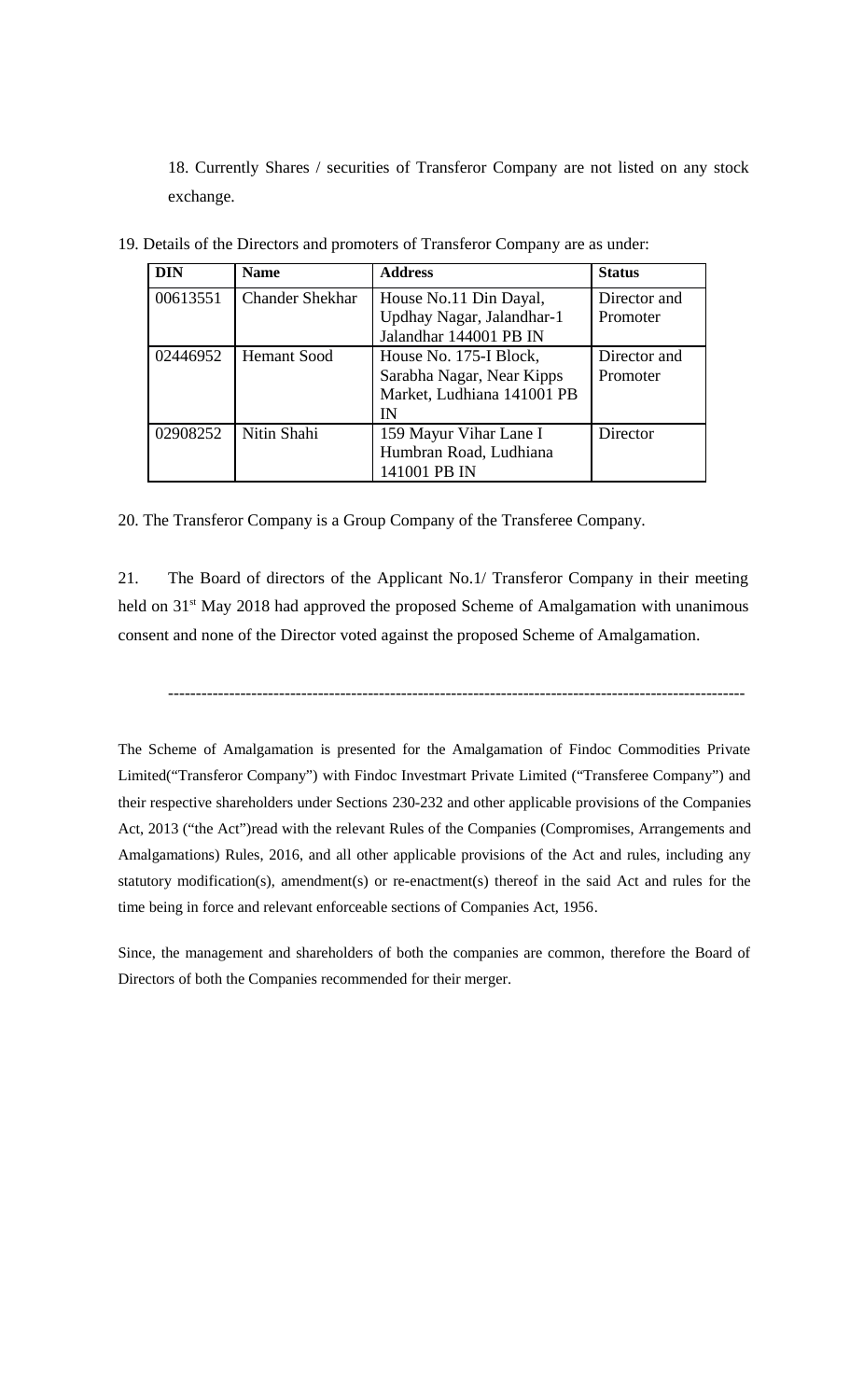It was also examined by the Board of Directors of both the Companies involved in the present Scheme that the amalgamation would result inpooling of their resources and consolidation of the businesses of both the Companies to provide strategic and competitive advantage. The Scheme will result in economies of scale and will provide long term profitable growthto the shareholders. The Amalgamated Company will have better financial and business prospects. The amalgamation would provide synergistic linkages, besides reduction in costs by combining the total business functions and the related activities and thus contribute to the profitability of the Amalgamated Company. The detailed rationale for the present amalgamation has been provided in the Scheme itself which is accompanying the present notice of the meeting and shall be read part and parcel of the present notice and this explanatory statement.

The Board of Directors of the Companies are of the opinion that the amalgamation of both the Companies to the Scheme would result in benefit to the shareholders, creditors, depositors, employees, if any, of both the Companies and all concerned and the Scheme shall not in any manner be prejudicial or adversely affect the interest of concerned shareholders or directors or creditors or key managerial personnel or promoters or non-promoter members or depositors or employees, if any, of the Companies or general public at large and in no manner adverse to public interest. Further there is no material interest of directors or key managerial personnel of the Companies in the present scheme of amalgamation.

In view of the above, the Board of Directors of both the Companies involved in the Scheme approved the said scheme of Amalgamation unanimously on 25.01.2018 in their respective board meetings held separately.

Consequently, an application was moved before the Hon'ble National Company Law Tribunal, Chandigarh Bench seeking dispensation/directions of the Hon'ble Tribunal with respect to the meetings of shareholders and creditors of the Companies involved in the Scheme. All the shareholders of both the Companies have given their written consents by way of affidavits with respect to the Scheme. Further, the requisite percentage of the unsecured creditors of both the Companies have also given their written consents by way of affidavits and there are no secured creditors in the Transferor Company.

In view of the above, the Hon'ble National Company Law Tribunal vide its order dated 21.01.2019 dispensed with the requirement of convening the meeting of shareholders and of the unsecured creditors of both the applicant Companies. Further, meeting of the secured creditors of the Transferor Company has also been dispensed with.

Furthermore, vide the aforesaid order dated 21.01.2019, the Hon'ble Tribunal ordered the meeting of secured creditors of Transferee Company to be held at 11.A.M. at 4th Floor, KartarBhawan, Near PAU Gate No. 1, Ferozepur Road, Ludhiana (Punjab)-141001 on 09.03.2019.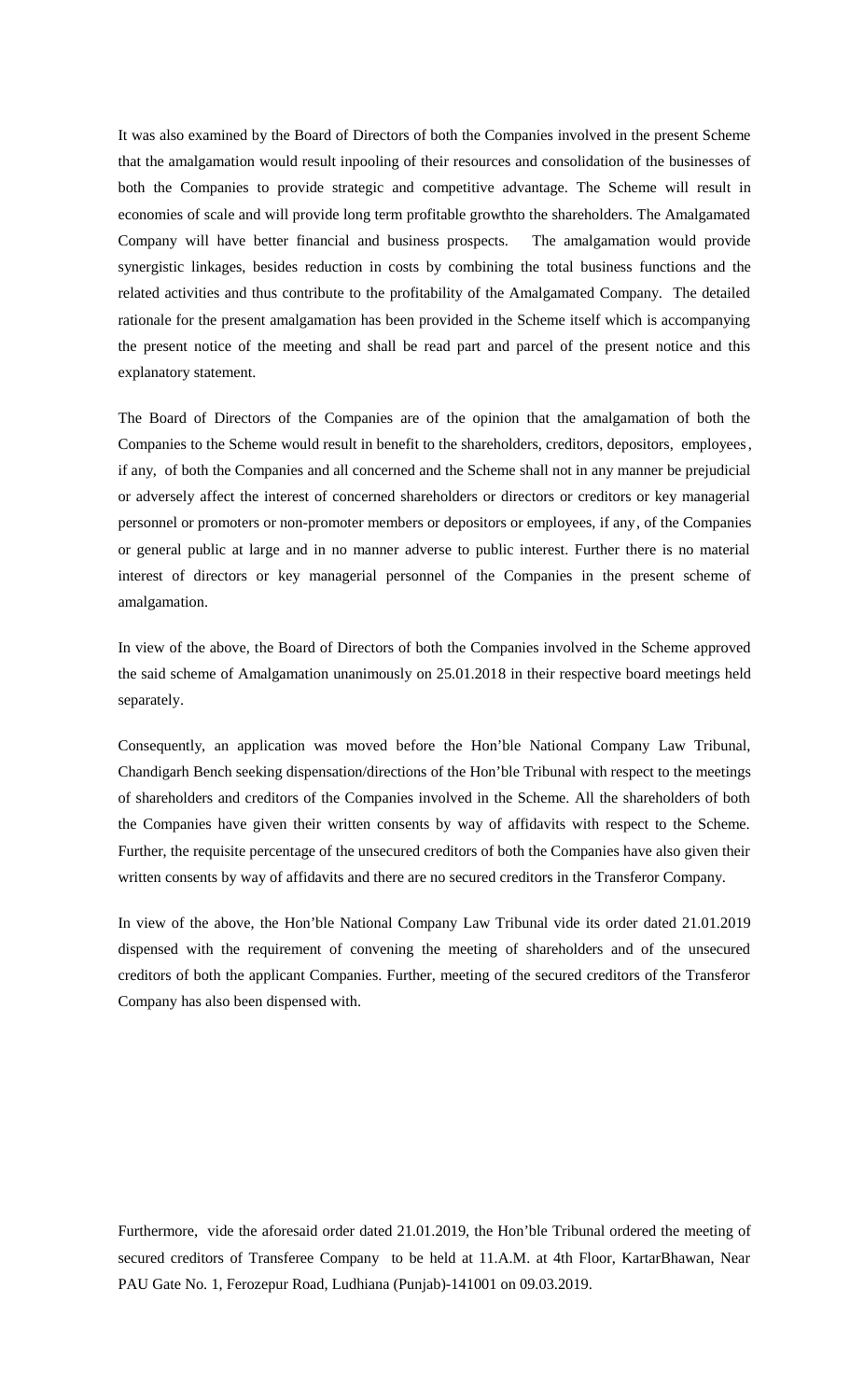*The copies of orders of the Hon'ble National Company Law Tribunal dated 21.01.2019 is already annexed with this notice and same shall also be available for inspection as per the instructions mentioned herein below.*

Transferor Company and the Transferee Company are closely held Companies and have common management but the shareholders except for one are different.

#### *Salient features of the Scheme*

- a. The Scheme provides for Amalgamation of Transferor Company as mentioned above with Transferee Company through a Tribunal approved Scheme of Amalgamation pursuant to the provisions of Sections 230 to 232 andother applicable provisions, if any, of the Companies Act, 2013 including any rules or regulations made there under and also including any statutory modificationor re-enactments thereof for the time being in force;
- $b$ . The Scheme provides that "Appointed Date" shall be  $1<sup>st</sup>$  April, 2017such other date as may be approved by the Hon'ble National Company Law Tribunal (NCLT) or Hon'ble National Company Law Appellate Tribunal (NCLAT), or any other competent Court (s), judicial or quasi-judicial authority or any other competent authority having power to sanction the Scheme, as the case may be.
- c. Upon the Scheme become effective, all the equity shares of the Transferor Company held by the Transferee Company (either directly or through nominees) shall stand cancelled and 2 equity shares of Transferee Company of face value of Rs. 10 each fully paid up for every 1 equity share of Transferor Company of Rs. 10 each fully paid up shall be issued by the Transferee Company. A copy of the valuation report is also annexed with the Notice.
- d. On Scheme becoming effective, Transferee Company shall account for amalgamation of Transferor Company with itself in its books of account as per prevailing accounting standards as notified under the relevant sections of the Companies Act, 2013.

e. On the coming into effect of the Scheme, all staff and employees of the Transferor Company, if any, in service on such date shall become the staff and employees of Transferee Company without any interruption or break in their service and on the basis of continuity of service and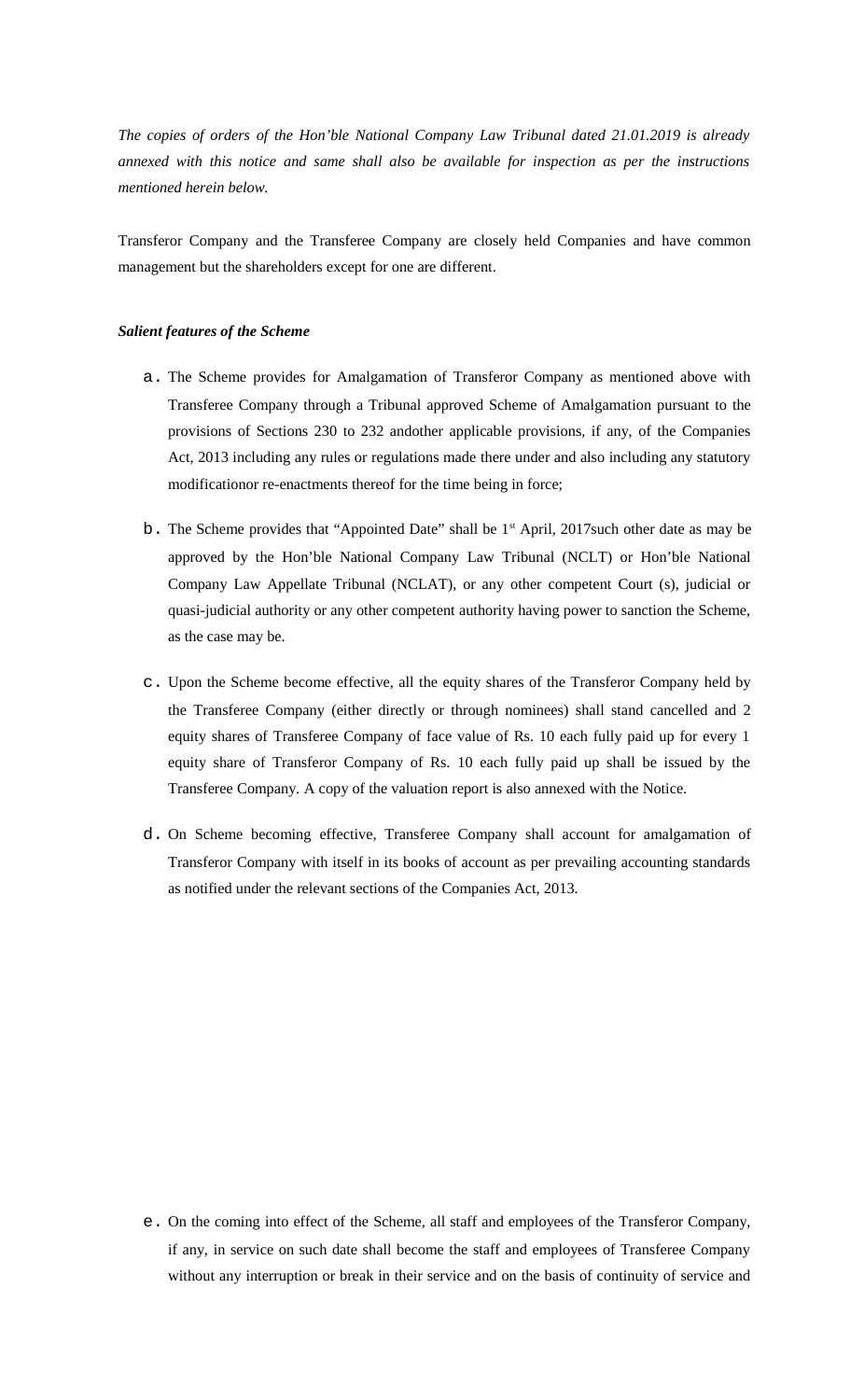the terms and conditions of their employment with Transferee Company shall not be less favourable than those applicable to them with reference to the Transferor Companies on the Appointed Date.

- f. This Scheme is and shall be conditional upon and subject to (a) The Scheme being approved by the requisite majorities in number and value of such classes of persons including the respective members and/or creditors (where applicable) of the Transferor Company and the Transferee Company as may be directed by the Hon'ble Tribunal; and (b) The sanction of the Hon'ble Tribunal under Sections 230-232 of the Act in favour of the Transferor Company and the Transferee Company under the said provisions and to the necessary Order under the aforesaid Section being obtained.
- g. The Scheme provides that the Transferor Company and the Transferee Company, by their respective Board of Directors may make and/or consent to any modifications / amendments to the Scheme or to any conditions or limitations that the NCLT or any other authority may deem fit to direct or impose or which may otherwise be considered necessary, desirable or appropriate by them (i.e. the Board of Directors). The Transferor Companies and the Transferee Company by their respective Board of Directors shall be authorized to take all such steps as may be necessary, desirable or proper to resolve any doubts, difficulties or questions whether by reason of any directive or order of any other authority or otherwise however arising out of or under or by virtue of the Scheme and/or any matter concerned or connected therewith.
- h. All costs, charges, taxes including duties (including the stamp duty and/ or transfer charges, if any, applicable in relation to this Scheme), levies and all other expenses, if any (save as expressly otherwise agreed) of Transferee Company and the Transferor Company arising out of or incurred in carrying out and implementing this Scheme and matters incidental thereto shall be borne and paid by the Transferee Company.

**The features set out above being only the salient features of the Scheme of Amalgamation, the concerned creditors are requested to read the entire text of the Scheme of Amalgamation to get themselves fully acquainted with the provisions thereof.**

No proceedings under Sections 235 to 251 of the Companies Act, 1956 and/or under Section 206 to 229 of the Companies Act, 2013 are pending or instituted against any of the Transferor Company and Transferee Company involved in the present scheme of amalgamation.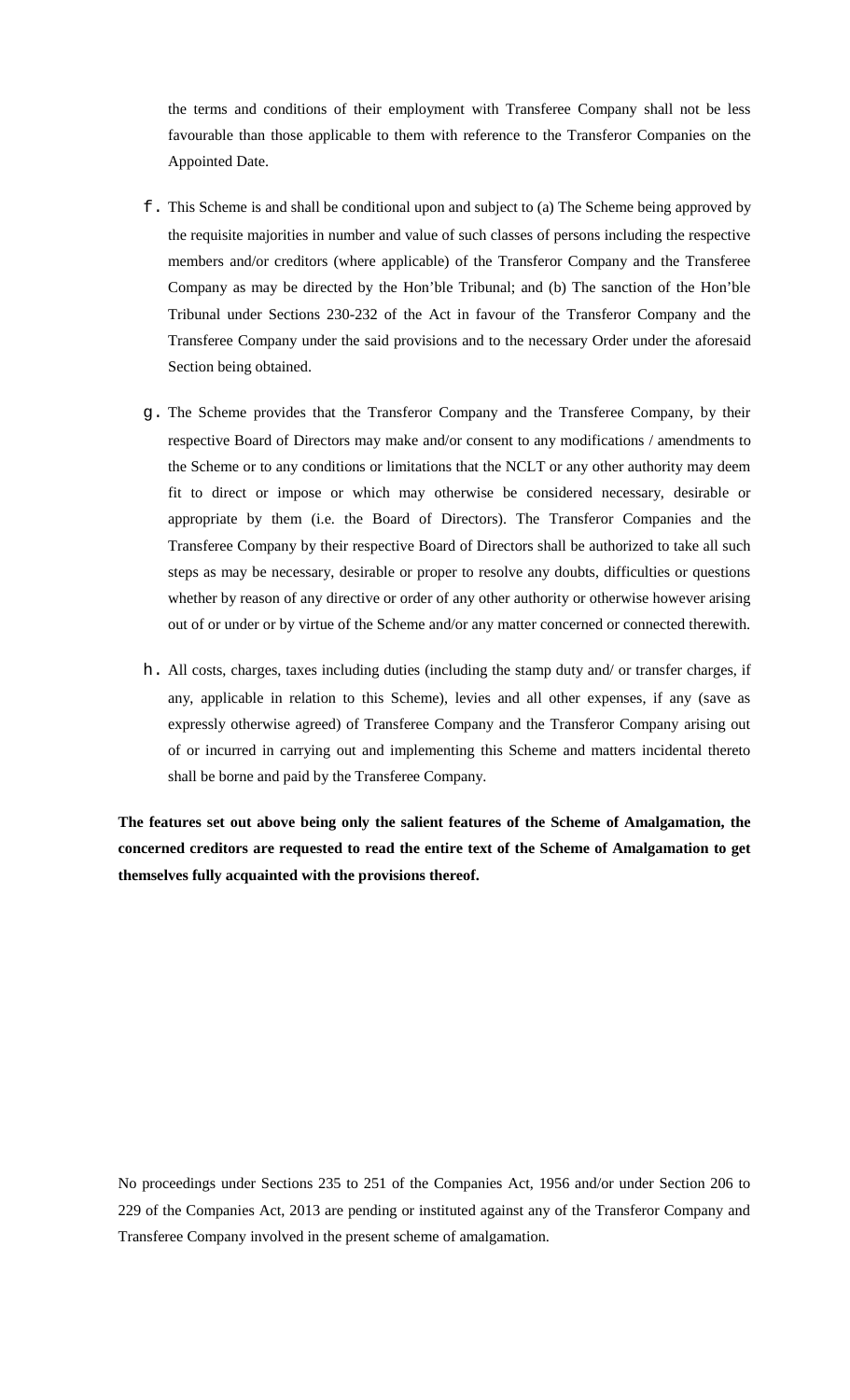A copy of the draft Scheme has already been filed with the Registrar of Companies, NCLT of Chandigarh in accordance with the provisions of this Act.

## **Summay of Valuation report**

Valuation of Equity Shares for the purpose of Amalgamation/Merger of Findoc Commodities Private Limited into Private Limited has been carried outon the basis of the information extracted from Audited Balance Sheet as on 31.03.2018 of the Transferor Company as well as the Transferee Company under Amalgamation/Merger and in accordance with Net Asset Value Method based on Historical Cost/ Book Value As per Annexure I attached to the valuation report.The proposed exchange ration for the purpose of amalgamation/merger is 20 equity shares of Rs. 10/- each fully paid up for every 17 equity shares of Rs. 10/- each fully paid up.The valuation of all the entities has been done using the Going Concern assumption. The standard of value applied for all the entity is the 'Fair Value' approach. A copy of the Valuation report is annexed with the Notice.

### **Details of capital or debt restructuring**

The present Scheme is not a Scheme of Corporate Debt Restructuring as envisaged under Section 230(2) (c) of the Act or a Scheme of compromise or arrangement under section 230 of the Act.

#### **Amount due to Secured Creditors**

The total amount due to secured creditors of the Transferee Company involved in the Scheme as on 31.03.2018 areas under:

| S. No. | <b>Name of the Company</b>            | <b>Amount (in Rs.)</b> |
|--------|---------------------------------------|------------------------|
|        | Capital first Limited                 | 7,00,00,000            |
|        | <b>HDB</b> Financial Services Limited | 23713904               |
|        | HDFC Car Loan Mercedes GLS 350        | 5544032.73             |
|        | <b>ICICI Loan Account</b>             | 5,57,44,192            |
|        | RBL Bank Findoc Loan                  | 4,93,17,760            |

(Transferor Company has no Secured Creditors)

## **Amount due to Unsecured Creditors**

That there are 302 (Three hundred two) unsecured creditors of A-1 Transferor Company as on 31.03.2018 amounting to Rs. 12,30,27,602.85/- as per list annexed at Annexure A-16of Petition submitted to NCLT. That 3 unsecured creditors, valuing 90.35 % of unsecured debt, have given consent to the scheme by way of affidavits and Board Resolutions which is a part of Annexure A-17 of Petition submitted to NCLT. As regards, unsecured creditors of the A-2 Transferee Company are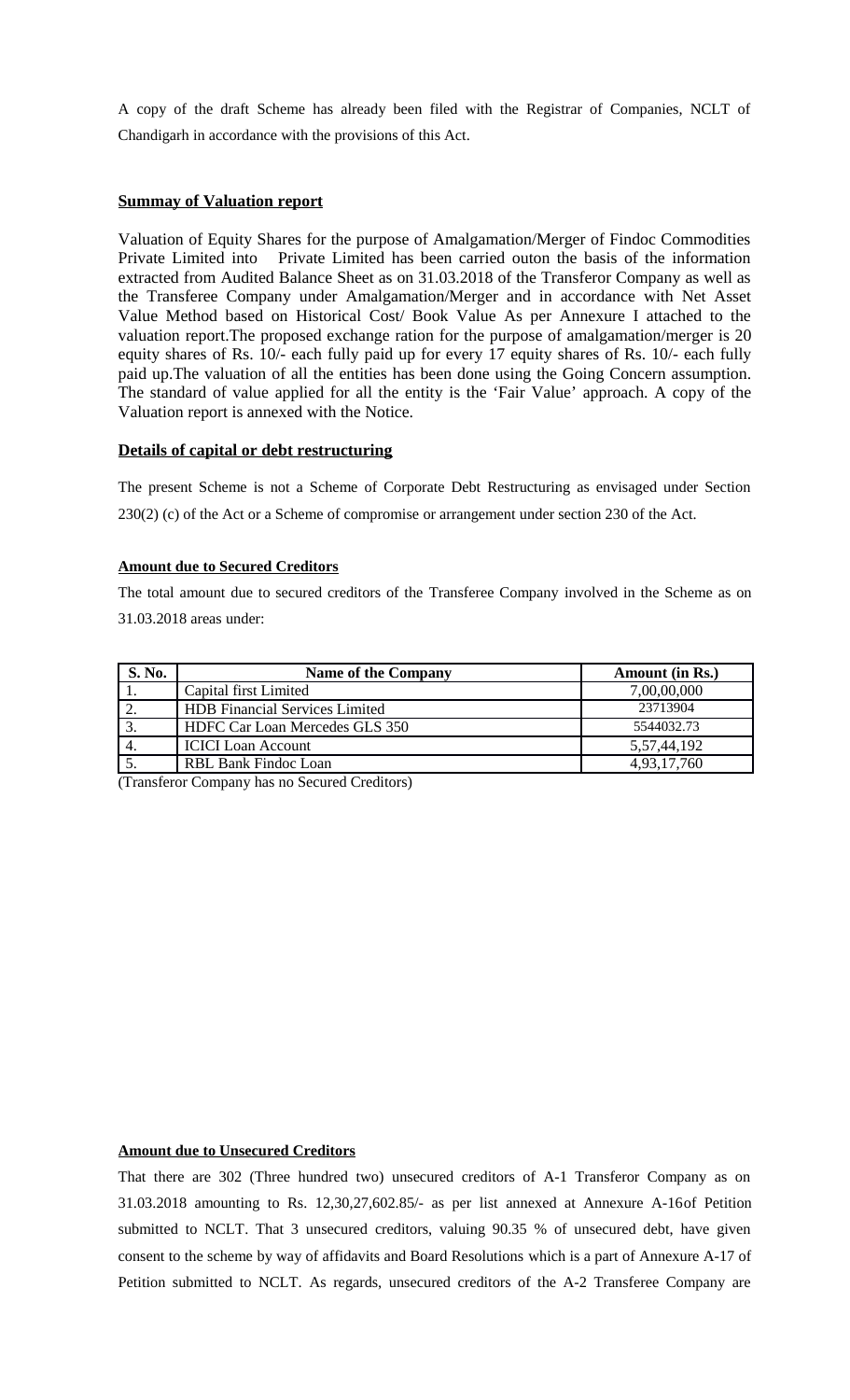concerned, there are 1277 unsecured creditors as on 31.03.2018 amounting to Rs. 24,23,41,519/- as per list annexed at Annexure A-22of Petition submitted to NCLT. That 52 unsecured creditors, valuing 90.15 % of unsecured debt, have given consents to the scheme by way of affidavits and Board Resolutions which is a part of Annexure A-23 of Petition submitted to NCLT.

Since the last duly audited annual accounts of the Companies Involved in the scheme are for the financial year 2017-18 which is ending more than 6 months before the meetings summoned for the purpose of approving the scheme, provisional financial statements of both the Companiesas on 30.09.2018 along with financial statements as on 31.03.2018 is accompanying the present notice along with a copy of scheme.

The other details required as per Rule 6(3) of the Companies (Compromises, Arrangements and Amalgamations) Rules, 2016 have been provided in the Scheme itself which has been annexed hereto along with the notice of this Meeting and shall be construed as part and parcel of the present statement.

The present statement has been adopted by the Board of Directors of both the Companies involved in the present scheme of amalgamation to satisfy the requirement of section 232 (2)(a) and (c) of the Companies Act, 2013 and shall be construed accordingly.

All documents mentioned in the accompanying notice and explanatory statement including the documents provided under Rule 6(3)(ix) of the Companies (Compromises, Arrangements and Amalgamations) Rules, 2016, so far as applicable, in physical or electronic mode, are open for inspection at the registered office of the Company between 11 A.M. to 4 P.M. on all working days except Sunday up to the date of this meeting and copies thereof shall also be made available for inspection in physical or electronic form at 4<sup>th</sup> Floor, KartarBhawan, Near PAU Gate No1, Frz Road, Ludhiana-141001 and also at the meeting.

Accordingly, the Board of Directors recommends the proposed resolution for your approval.

Persons entitled to attend and vote at the meeting, may vote in Person or by proxy.